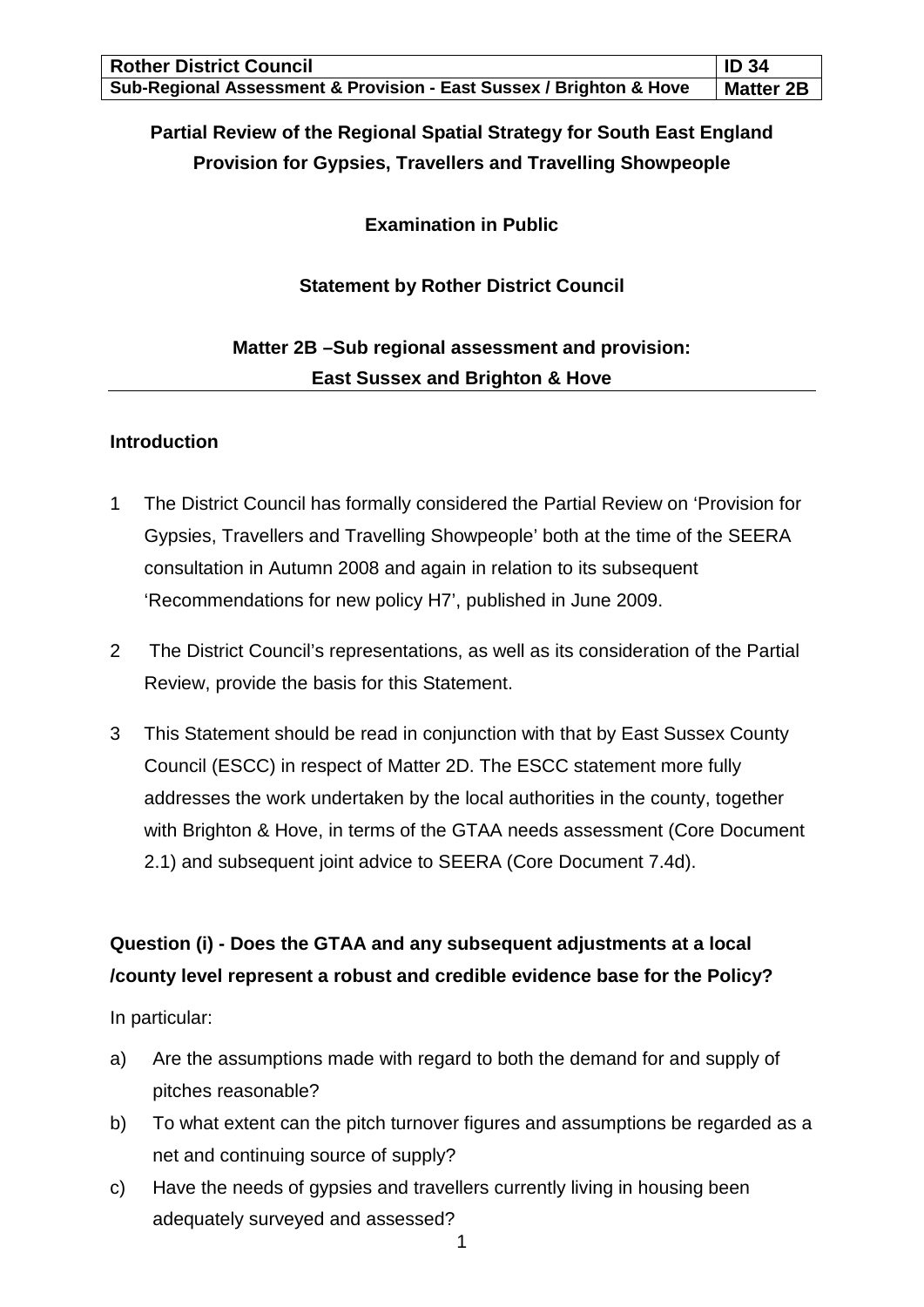| <b>Rother District Council</b>                                      | $\mathsf{ID}34$  |
|---------------------------------------------------------------------|------------------|
| Sub-Regional Assessment & Provision - East Sussex / Brighton & Hove | <b>Matter 2B</b> |

- d) Are the assumptions made about need arising from unauthorised encampments reasonable?
- e) Have the needs arising from any sites being occupied on the basis of a temporary planning permission (including any granted planning permission since the completion of the relevant GTAA) been taken into account?

#### a) Demand and supply of pitches

- 4 The local authorities appointed independent consultants David Couttie Associates (DCA) to carry out the GTAA. As ESCC explains in its Matter 2B Statement, the GTAA was undertaken broadly in line with later DCLG guidance.
- 5 The local authorities carefully considered the GTAA and recommended adjustments in their joint advice to SEERA. Of particular note, the GTAA did not distinguish between needs for permanent and transit pitches, which resulted in an exaggeration of demand for permanent pitches in the Council's view.
- 6 The local authorities' advice, for 47 pitches 2006 2016, was subject to local consultation during July and August 2007, including an exhibition at Bexhill. (see Core Document 7.4b).
- 7 It is notable that Pat Niner's independent assessment concluded that the overall figure of 47 permanent pitches for the GTAA area for 2006-11 is *"well argued and reasonable"* (Core Document 2.20 page 34).
- 8 There is a difference between what the local authorities regard as reasonable assumptions for 2011 – 2016 and what Pat Niner recommends. This is specifically addressed in the ESCC Statement.
- 9 Notwithstanding the above, the Council believes that an addition of 7 permanent pitches 2006 – 2016 in Rother, as proposed in Table H7a, is appropriate in light of the analysis and local circumstances, as discussed further in relation to question (iii).

#### b) Pitch turnover figures and assumptions

10 In support of an allowance for future vacancies, the Council is aware of a continuing turnover in pitches. The ESCC Statement elaborates upon this.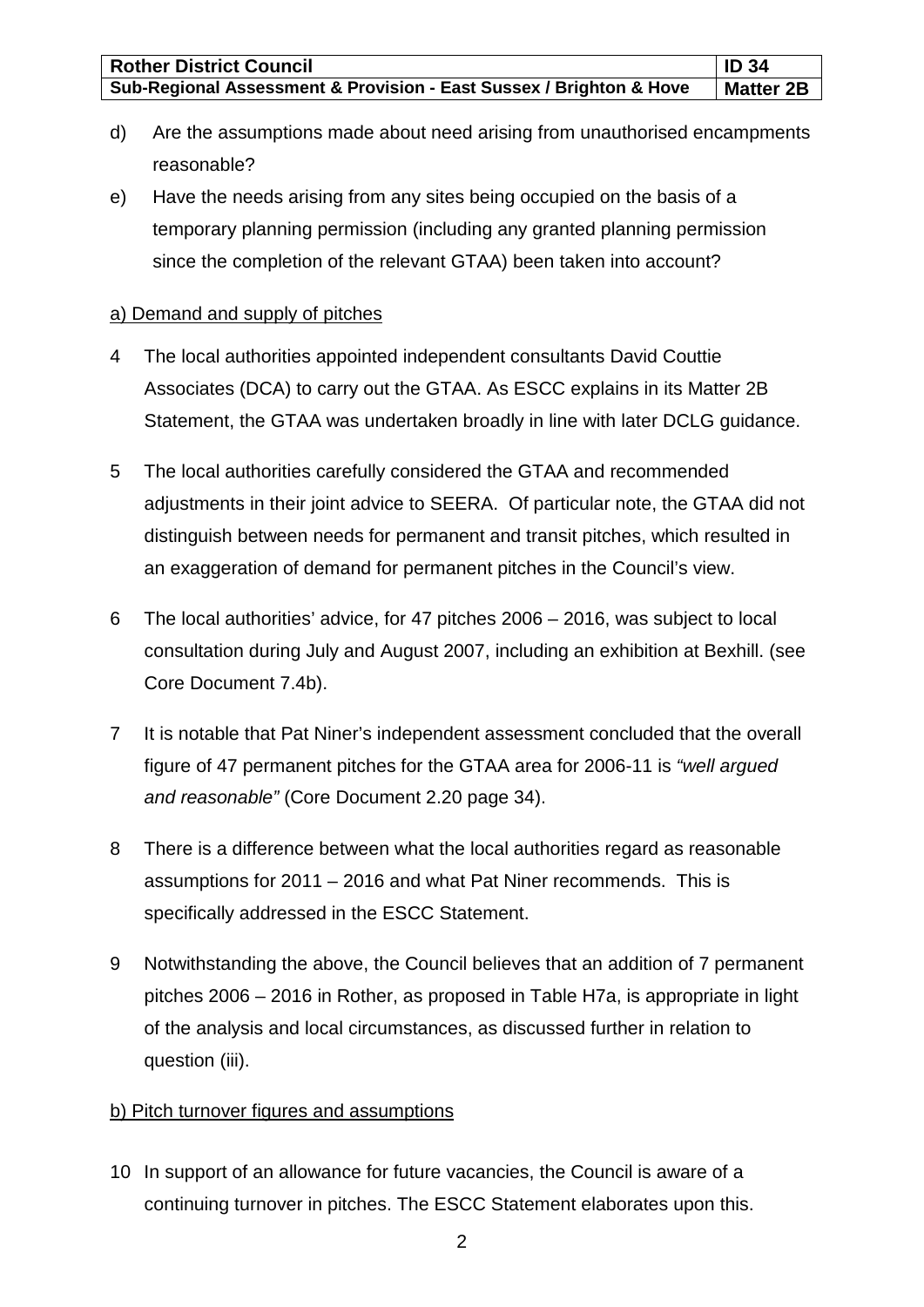#### c) Gypsies and Travellers currently living in housing

11 As the ESCC Statement advises, the DCA survey covered households living in housing. The local authorities have taken 'need' to be those in housing who had registered on site waiting lists. Pat Niner considered this reasonable, albeit that it should be kept under review (Core Document 2.19 page 141).

#### d) Need arising from unauthorised encampments

- 12 Local authority records of those households on unauthorised encampments who were known to need permanent accommodation were used for the GTAA. The 'Caravan Counts' for Rother have shown a generally low level of unauthorised encampments.
- 13 It is pointed out that the occupants of two unauthorised sites in Rother that are reflected in the most recent Caravan Count have been re-housed in permanent housing locally.
- 14 The number of caravans in the district on sites without planning permission currently stands at only two.

e) Needs arising from any sites being occupied on the basis of a temporary planning permission (including any granted since completion of the GTAA)

15 The GTAA recorded only 6 privately owned pitches with planning permission, none of which was in Rother.

# **Question (ii) - Does the provision take adequate account of the needs of New Travellers? Can and should they be distinguished from van dwellers for the purposes of the policy?**

16 This question is best addressed by Brighton & Hove City Council, as providing for New Travellers, or van dwellers, have not been an issue for Rother district.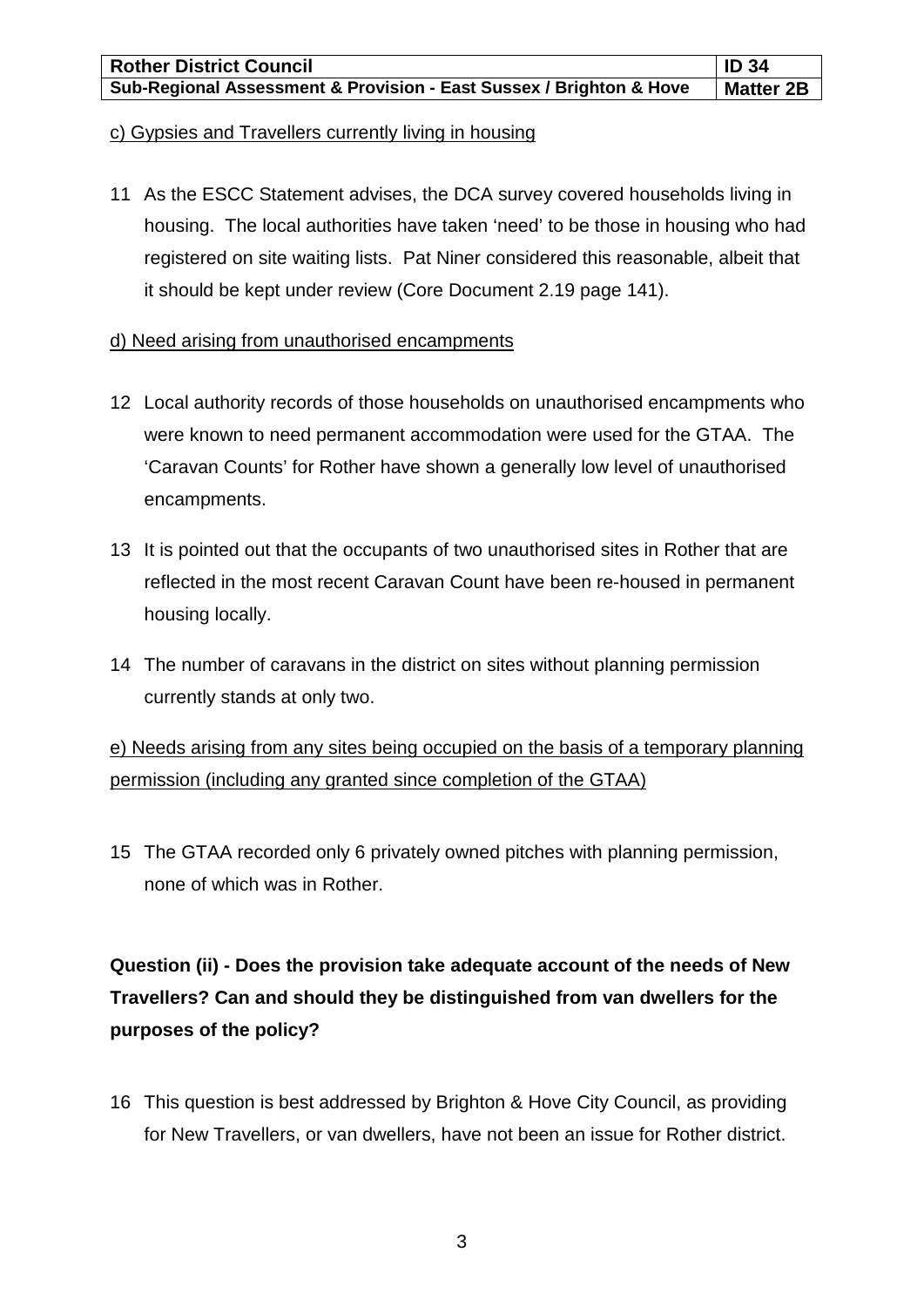| <b>Rother District Council</b>                                      | $\vert$ ID 34    |
|---------------------------------------------------------------------|------------------|
| Sub-Regional Assessment & Provision - East Sussex / Brighton & Hove | <b>Matter 2B</b> |

**Question (iii) - Are the proposed numerical requirements of Table H7a for East Sussex as a whole and for individual local planning authorities a fair reflection of the planning and sustainability constraints and opportunities for delivery of new Gypsy and Traveller sites in East Sussex and the preference of Gypsies and Travellers?**

- 17 The Council considers that the provision for Rother district to be appropriate in the light of local needs, opportunities and constraints.
- 18 Table H7a of the Partial Review assigns 7 permanent pitches, or 12.7% of total provision, to Rother district. This is a little more than the 9.2% of households responding to the GTAA who live in Rother (see paragraph 1.4.3 of the GTAA – CD2.1). It also nearly doubles existing provision.
- 19 The Partial review requirement of 7 pitches within Rother district is also regarded as reasonable in terms of the high environmental constraints. Most notably, 82% is within the High weald Area of Outstanding Natural Beauty, while some 9% of the district is subject of international or national nature conservation designations. Outside of the AONB, there are also large tracts within flood risk areas.
- 20 It is further noted that Pat Niner (Core Document 2.20, page 33) regarded the 'more sustainable distribution' option, which took due account of local constraints and opportunities, as *'sophisticated and well reasoned'*.
- 21 The allocation of 7 permanent Gipsy and Traveller pitches to Rother district is therefore regarded as consistent with local needs, makes provision for growth in these and has some allowance for further provision consistent with the significant constraints.
- 22 The Council is currently working alongside the local Gipsy and Traveller community, and other agencies, to identify sufficient suitable sites in the district in accordance with Policy H7a.